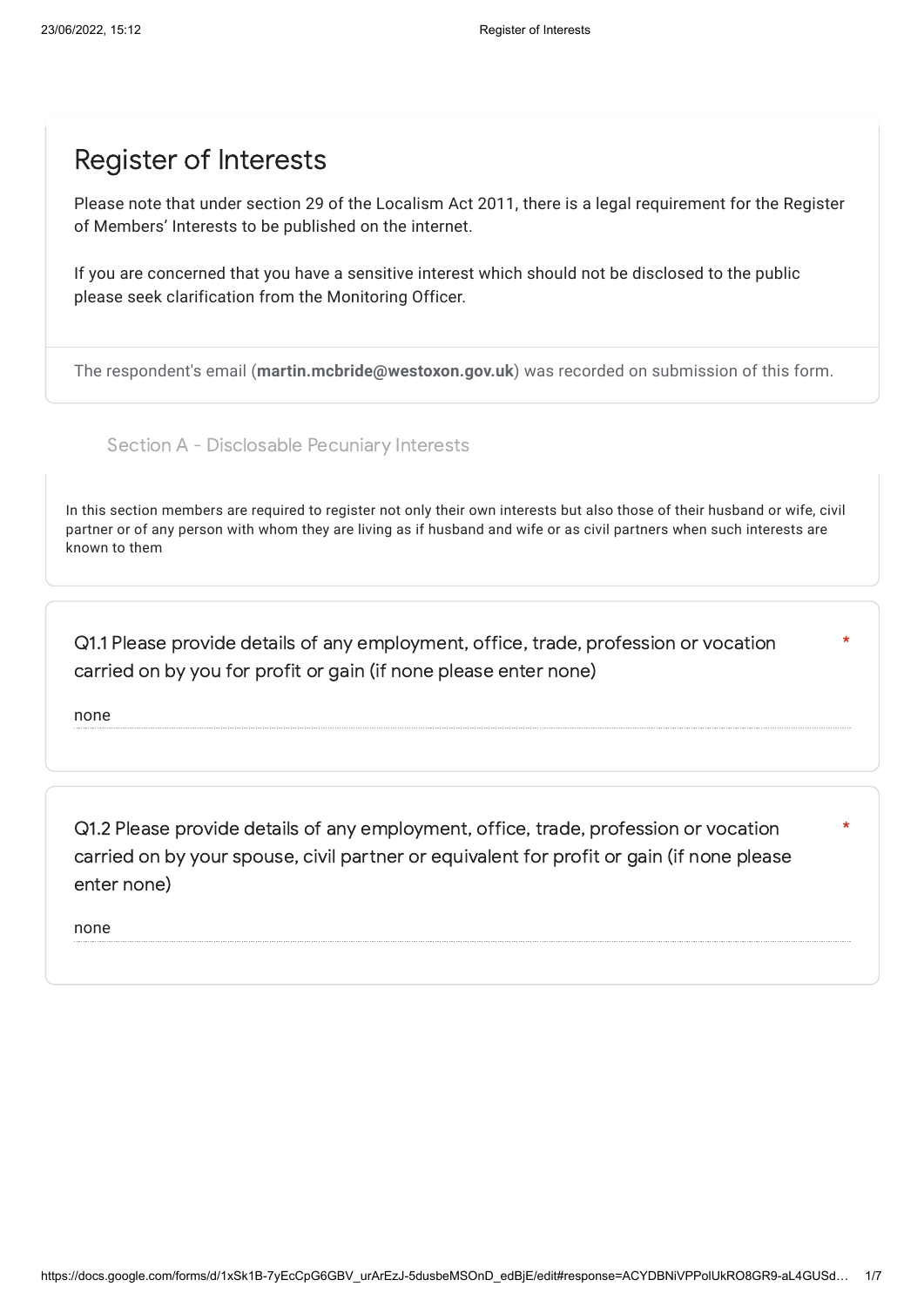\*

Q2. Have you or your spouse, civil partner or equivalent received any payment or any other financial benefit (other than from the Council) within the last 12 months in respect of expenses you have incurred in carrying out your duties as a member, or towards your election expenses. This includes any payment or financial benefit from a trade union within the meaning of the Trade Union and Labour Relations (Consolidation) Act 1992?

O No

If you have answered yes to Q2 please enter the details here

Q3.1 Do you, have a beneficial interest in securities of that body where: (a) that body to your knowledge has a place of business or land in the Council's area; and(b) either-(i) the total nominal value of the securities exceeds £25,000 or 1/100th of the total issued share capital of that body; or(ii) if the share capital of that body is of more than one class, the total nominal value of the shares of any one class in which you or a person referred to above as a beneficial interest which exceeds 1/100th of the total issued share capital of that class? \*

Yes No

If you have answered yes to Q3.1 please enter the details here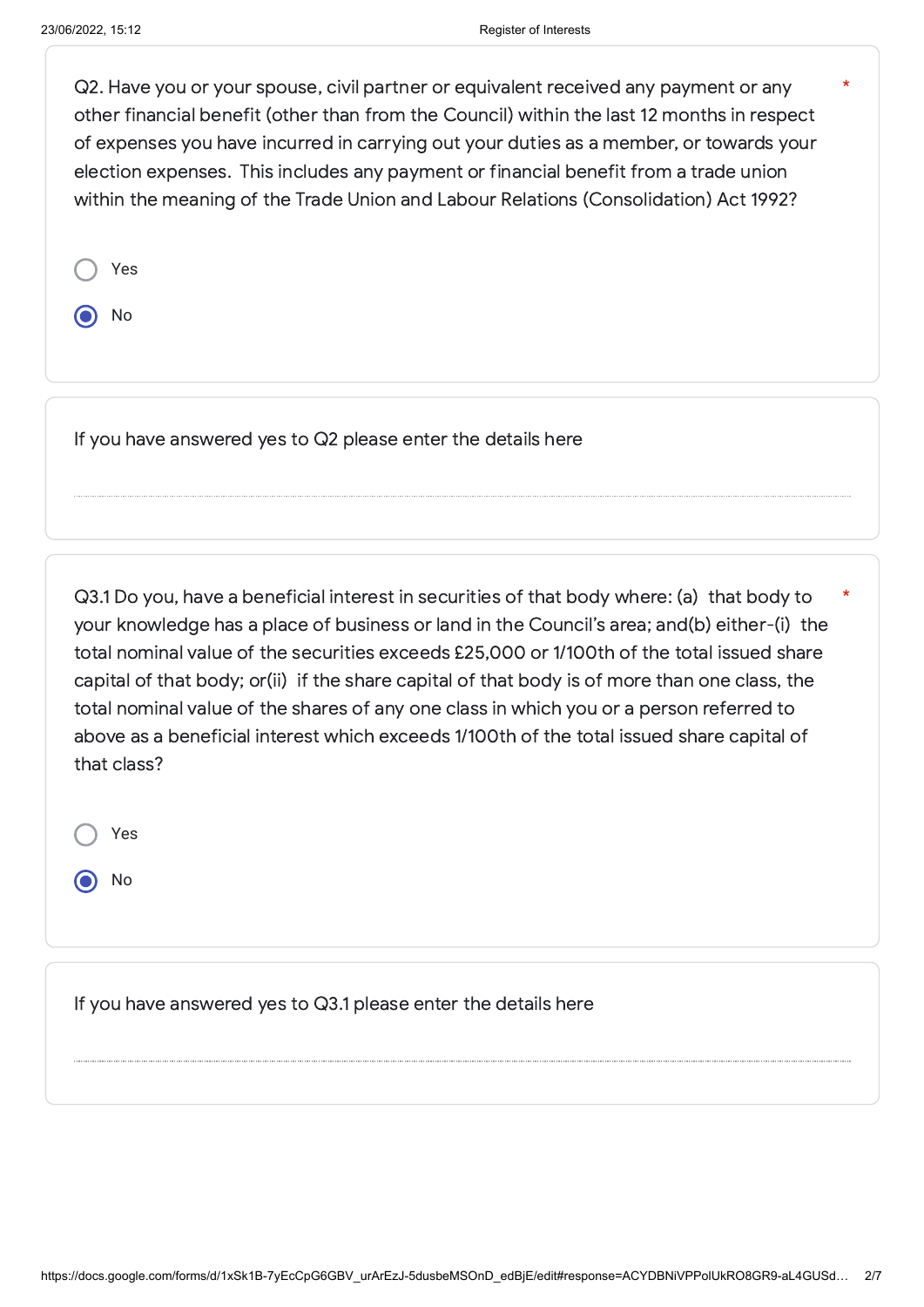$Q3.2$  Does vou spouse, civil partner or equivalent, have a beneficial interest in securities of  $*$ that body where: (a) that body to your knowledge has a place of business or land in the Council's area; and(b) either-(i) the total nominal value of the securities exceeds £25,000 or 1/100th of the total issued share capital of that body; or(ii) if the share capital of that body is of more than one class, the total nominal value of the shares of any one class in which you or a person referred to above as a beneficial interest which exceeds 1/100th of the total issued share capital of that class?

| $\bigcirc$ Yes |  |
|----------------|--|
| $\odot$ No     |  |
|                |  |
|                |  |

If you have answered yes to Q3.2 please enter the details here

Q4.1 Are you aware of any contract for goods, services or works made between yourself (or a body in which you or they have a beneficial interest) and the Council which has not been fully discharged \*

Yes

No

If you have answered yes to question 4.1 please enter the details here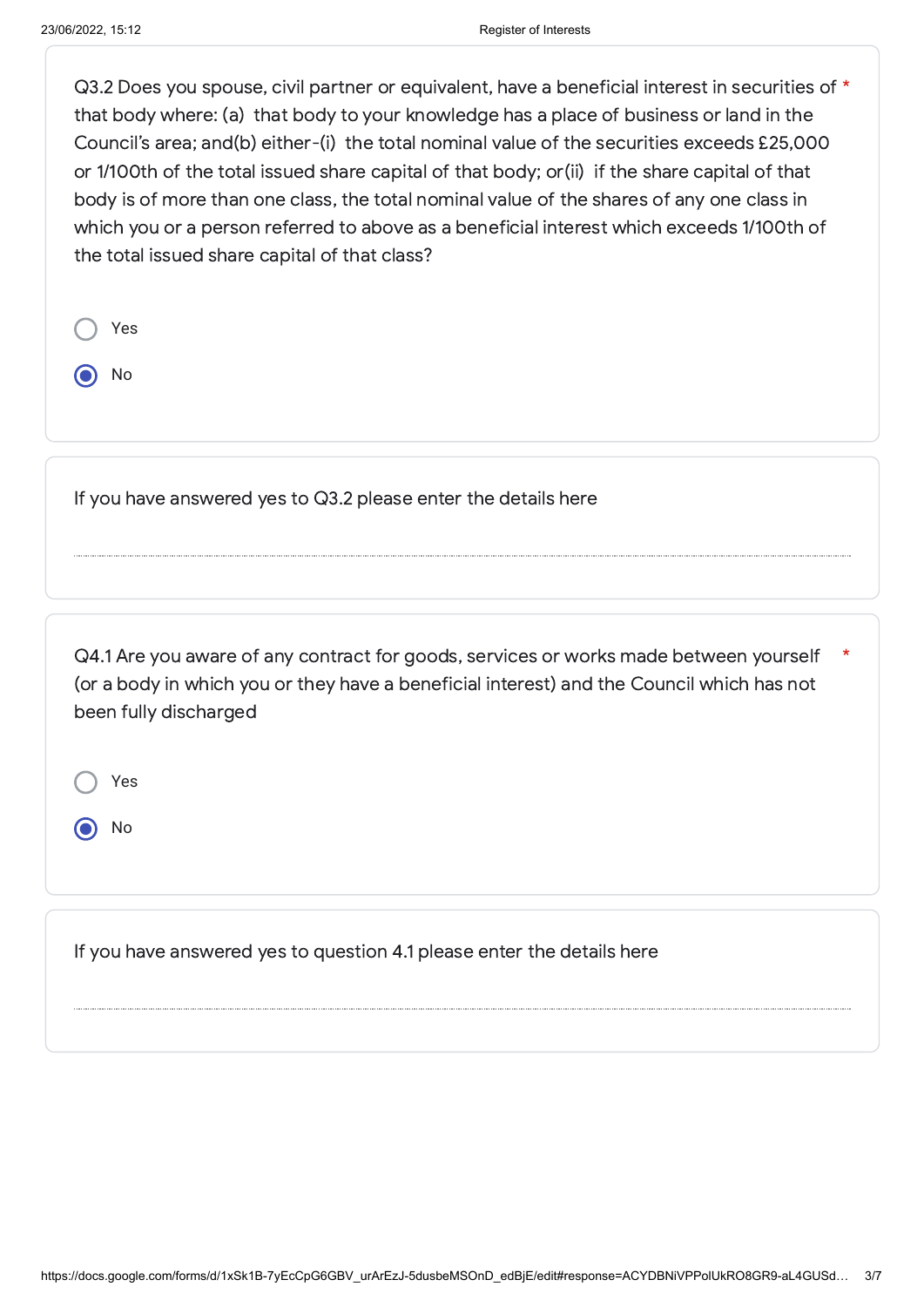| Q4.2 Are you aware of any contract for goods, services or works made between your<br>spouse, civil partner or equivalent (or a body in which they have a beneficial interest) and<br>the Council which has not been fully discharged | * |
|--------------------------------------------------------------------------------------------------------------------------------------------------------------------------------------------------------------------------------------|---|
| Yes                                                                                                                                                                                                                                  |   |
| No                                                                                                                                                                                                                                   |   |
|                                                                                                                                                                                                                                      |   |
| If you have answered yes to question 4.2 please enter the details here                                                                                                                                                               |   |
|                                                                                                                                                                                                                                      |   |
| Q5.1 Is there land in the Council's area in which you have a beneficial interest. (This<br>includes any property including your home and any land or buildings from which you<br>receive rent)                                       | * |

Yes

No

If you have answered yes to question 5.1 please provide the details here

Q5.2 Is there land in the Council's area in which your spouse, civil partner or equivalent have a beneficial interest. (This includes any property including your home and any land or buildings from which you receive rent) \*

Yes

No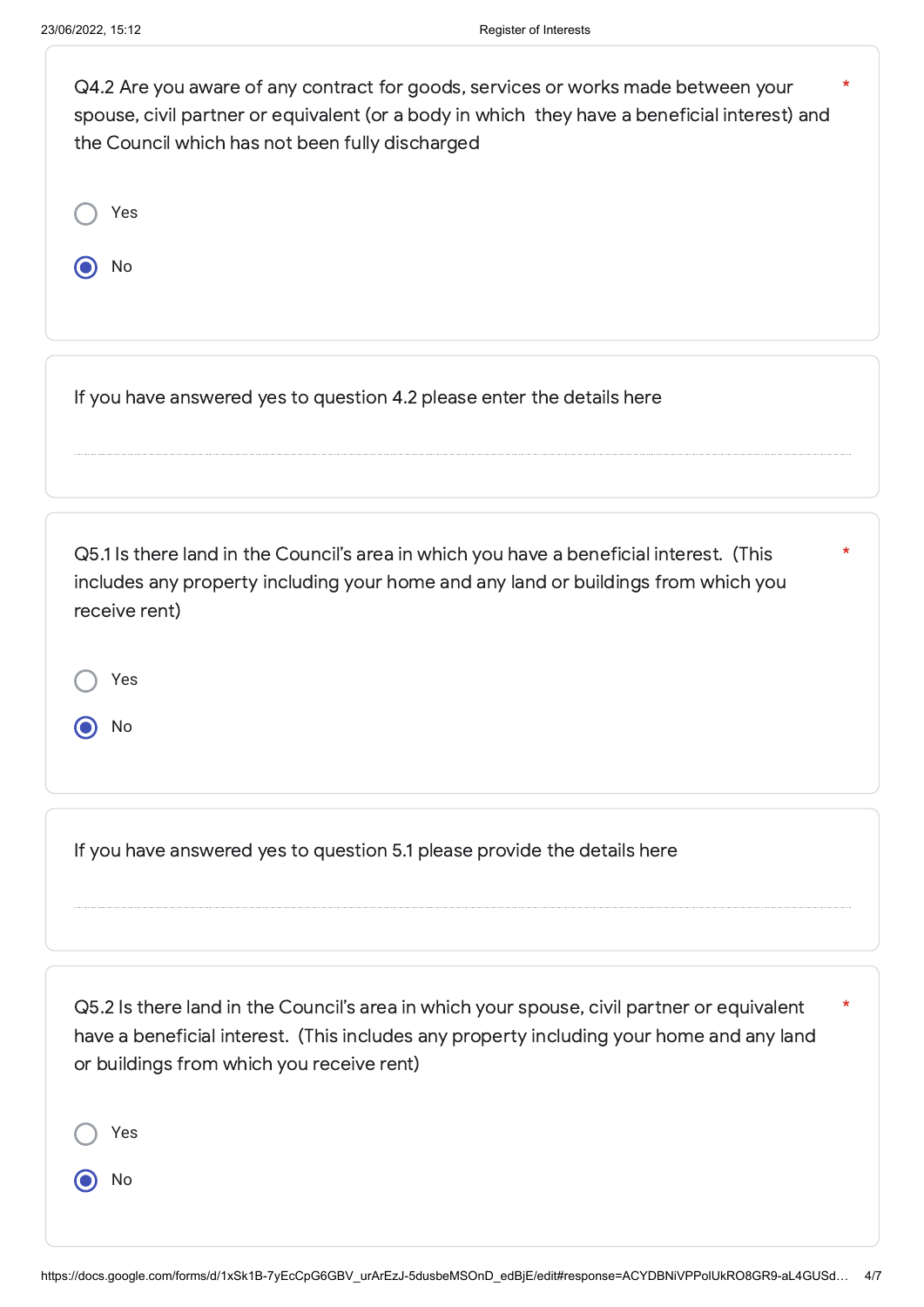|  | If you have answered yes to question 5.2 please provide the details here |
|--|--------------------------------------------------------------------------|
|--|--------------------------------------------------------------------------|

Q6. Are you aware of any tenancy where, the landlord is the Council and the tenant is a body in which you, your spouse, civil partner or equivalent or a person has a beneficial interest \*

|   | Yes |  |  |  |
|---|-----|--|--|--|
| 1 | No  |  |  |  |

If you have answered yes to question 6 please enter the details here

Q7. Is there any land in the Council's area for which you, your spouse, civil partner or equivalent have a licence (alone or jointly with others) to occupy for a month or longer

\*

Yes

No

If you have answered yes to question 7 please enter the details here

Section B - Other Interests

The interests noted below should be those of the member only and not those of a partner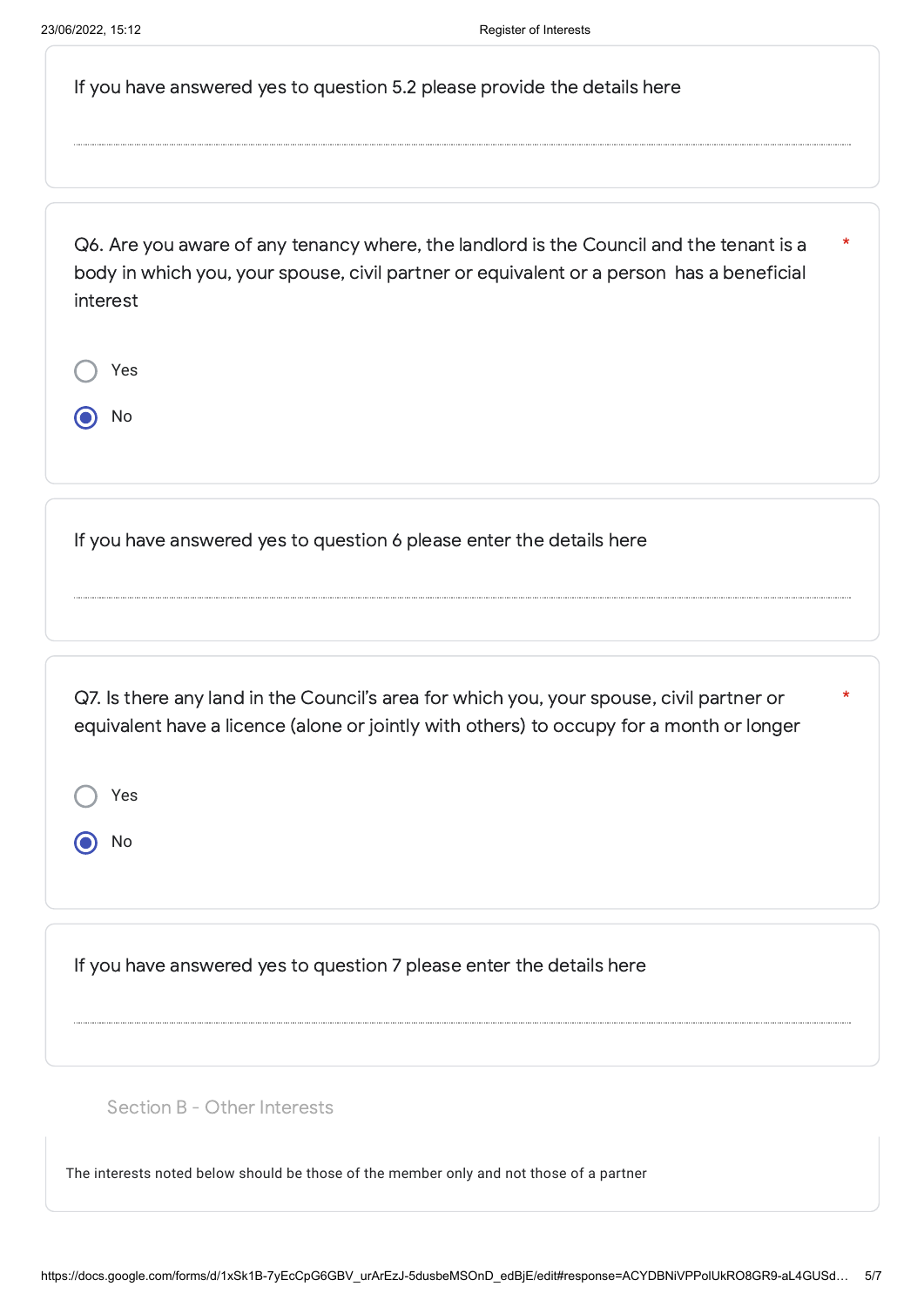Q1. Please list any body to which you are appointed or nominated to by the Council

none

Q2. Please list any body, of which you are a member, which (i) exercises functions of a public nature;(ii) is directed to charitable purposes; or(iii) is one of whose principal purposes includes the influencing of public opinion or policy (including any political party or trade union)

carterton U3A

Q3. Please identify the details of any person from who you have received a gift or hospitality with an estimated value of at least £50

none

Q4. Are you a member of a secret society (note: this includes membership of any lodge, chapter, society, trust or regular gathering or meeting, which: is not open to members of the public who are not members of that lodge, chapter, society or trust;• includes in the grant of membership an obligation on the part of the member a requirement to make a commitment (whether by oath or otherwise) of allegiance to the lodge, chapter, society, trust, gathering or meeting; and• includes, whether initially or subsequently, a commitment (whether by oath or otherwise) of secrecy about the rules, membership or conduct of the lodge, chapter, society, trust, gathering or meeting.A lodge, chapter, society, trust, gathering or meeting as defined above, should not be regarded as a secret society if it forms part of the activity of a generally recognised religion.' \*

| ( | Yes |
|---|-----|
|   | No  |